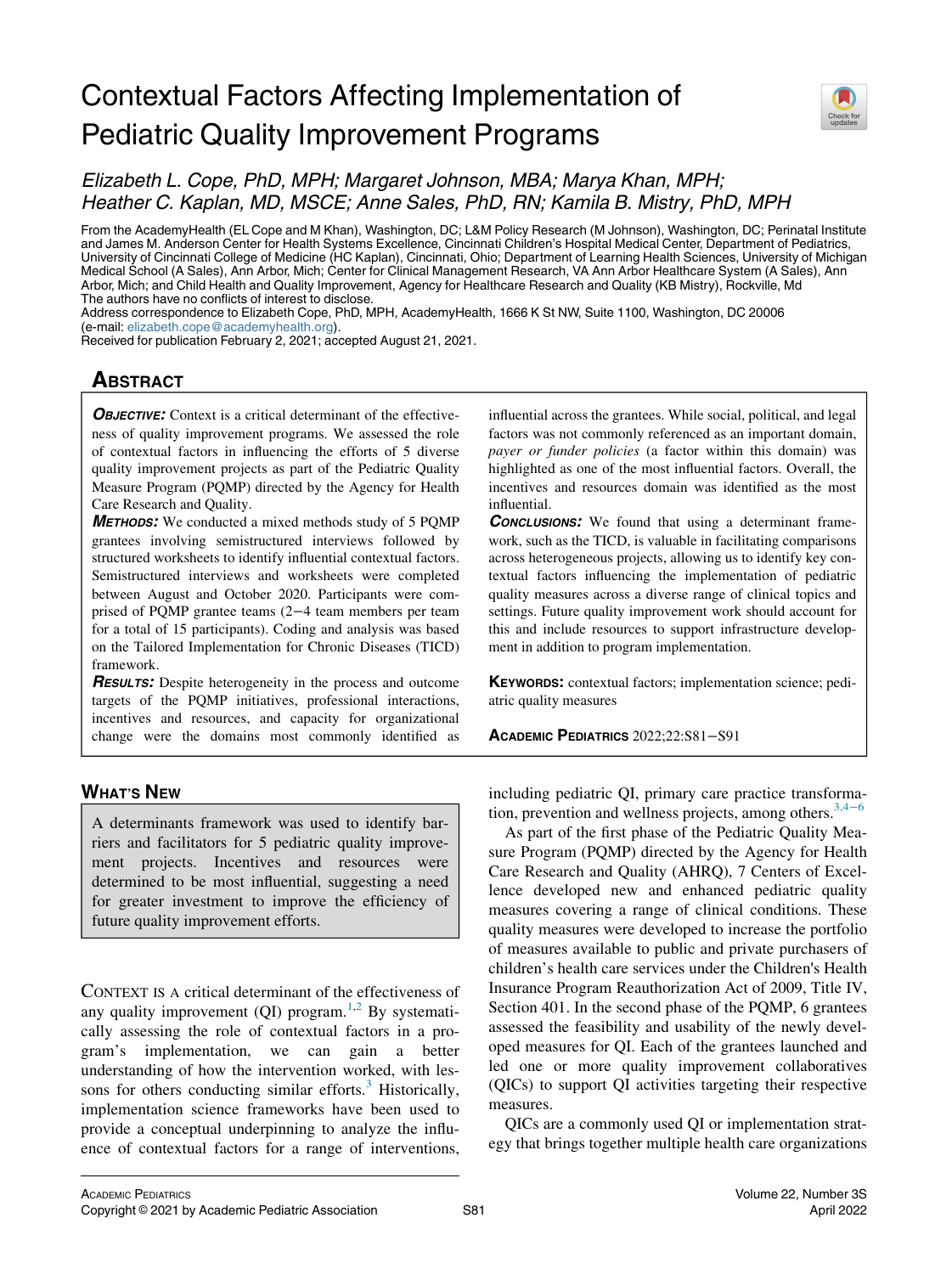to focus on the same goal and includes opportunities to share learnings and best practices in support of improving performance.[7](#page-10-0) Given that the focus of each grantee's QIC was tied to one of the quality measures developed in the first PQMP phase, the QI work supported by the QICs reflected a variety of clinical conditions, measure types (process, outcome, experience), and data sources (claims, electronic health record [EHR], survey). Depending on the measure, the QICs engaged with individuals and organizations at different, and sometimes multiple, levels of the health care system—spanning patient, provider, health system, health plan, and state levels. Despite differences in the clinical focus and the level of the health care system at which each QIC was operating, all of the QICs aimed to improve systems, processes, and/or long-term outcomes of pediatric care among QIC participants.

The purpose of this analysis was to use an implementation science determinants framework to identify which, if any, contextual factors were common barriers or facilitators to improving pediatric care across a group of diverse QICs conducted as part of phase II of the AHRQ PQMP program[.8](#page-10-1)

#### **METHODS**

#### **OVERVIEW**

We conducted a mixed methods study to identify the factors that facilitated or impeded the successful implementation of system and process changes within the PQMP QICs using the Tailored Implementation for Chronic Diseases (TICD) framework. $8$  The TICD is a comprehensive, integrated checklist of determinants of implementation success organized into 7 domains that include factors that might impact implementation. The 7 domains include: guideline or quality measure factors, individual health professional factors, patient factors, professional interactions, incentives and resources, capacity for organizational change, and social/political/legal factors. Consolidating other determinants frameworks, the TICD offers specificity and flexibility as it can be applied across different levels of organizations or systems, which was a key component of this analysis necessitated by how the QICs were organized.

We carried out data collection in 2 phases: first, we conducted semistructured interviews to obtain information about the QICs and respective system and process changes implemented by the QIC participants; second, we collected information to capture details about contextual factors influencing implementation of the system and process changes using structured worksheets based on the TICD domains. The first phase of data collection was used to inform the second phase. This paper focuses on the findings from the second phase of data collection.

# SELECTION OF QIC PROJECTS

While some grantees executed more than one QIC to support QI targeted to multiple quality measures, for the purpose of this evaluation, we focused on activities related to one QIC and one measure from 5 of the grantees. We excluded one grantee because neither of their QICs advanced to a phase of active QI during our evaluation period. In consultation with the grantees and AHRQ, we identified specific system and process changes implemented by QIC participants as part of the QI activities within each QIC. Selection was driven by measures/system changes that progressed the most during the period of performance. Characteristics of the included measures and QICs are highlighted in [Table 1.](#page-2-0) We focused our inquiry on key contextual barriers and facilitators of implementation of these specific system and process changes.

#### SEMISTRUCTURED INTERVIEWS

In August 2020, we conducted semistructured telephone interviews (supplemental file available upon request) with each of the grantees to elicit details about the nature of the QIC they convened. Grantees selfselected team members (from 2 to 4 members) to participate in the interviews. All teams included the principal investigator. Each interview was led by an experienced researcher (E.C. or M.J.). Interviews were recorded and transcribed. Interview notes and transcripts were independently reviewed by 2 research team members (M.J. and M.K.), with each extracting descriptive information about the QICs and system and process changes implemented. Results were compared and discrepancies resolved through consensus. Extracted information was used to prepopulate the first section of the worksheet for grantee review and confirmation and to provide background for the research team to better understand how each QIC functioned.

#### **WORKSHEETS**

Between September and October 2020, each grantee was asked to complete a structured worksheet to identify relevant contextual factors that impacted QIC participants' implementation of system/process changes (supplemental file available upon request). Worksheet design was informed by the approach of Tomoaia-Cotisel et al, $5$ in which authors used structured worksheets to collect information on contextual factors from 14 distinct research teams. Wording leveraged supplementary materials published by Flottorp et  $al$ ,<sup>[8](#page-10-1)</sup> the developers of the TICD checklist. Worksheets were tailored to each grantee by incorporating descriptive details of their QICs from the interviews. Grantees were asked to elaborate on how relevant factors in each TICD domain applied in their QIC context. Separately, grantees were asked to select the contextual factors they deemed "most influential" overall in the ability of QIC participants to successfully make system and process changes (allowing for several). Grantees completed the worksheets using free text. Typically, worksheets were completed by the same grantee team members as those who participated in the semistructured interviews.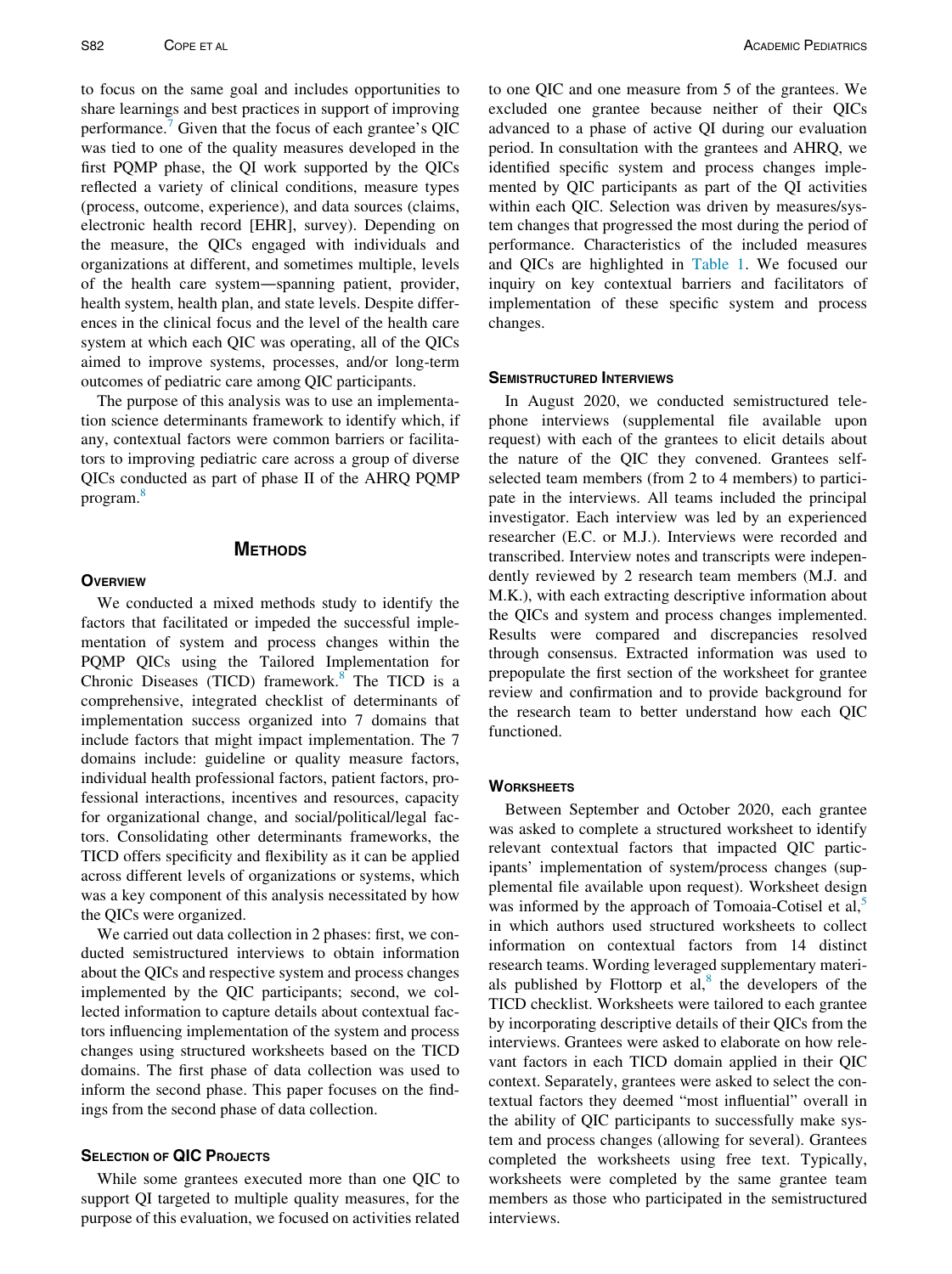#### <span id="page-2-0"></span>**Table 1.** QICs Featured in the IS Analysis

| PQMP Grantee QIC Goals |                                                                                                                                                                                                                                                                                                                                           | <b>QIC Participants</b>              | <b>QIC Duration</b>                   | Measure Targeted for<br>Improvement                                                                                                                                                                                                                                                                                                                                |                                                                                                                                                                                         | Intervention Selection Process Main System and Process Changes                                                                                                                                                                                                                                                                                                                                                                                                                 |
|------------------------|-------------------------------------------------------------------------------------------------------------------------------------------------------------------------------------------------------------------------------------------------------------------------------------------------------------------------------------------|--------------------------------------|---------------------------------------|--------------------------------------------------------------------------------------------------------------------------------------------------------------------------------------------------------------------------------------------------------------------------------------------------------------------------------------------------------------------|-----------------------------------------------------------------------------------------------------------------------------------------------------------------------------------------|--------------------------------------------------------------------------------------------------------------------------------------------------------------------------------------------------------------------------------------------------------------------------------------------------------------------------------------------------------------------------------------------------------------------------------------------------------------------------------|
| <b>CEPOM</b>           | Develop and implement a<br>shared intervention across<br>sites to garner shared learn-<br>ings for reducing hospital<br>readmissions                                                                                                                                                                                                      | Hospitals ( $n = 5$ )                | 36 months                             | Pediatric 30-day all-condition<br>hospital readmissions (NQF<br>#2393)                                                                                                                                                                                                                                                                                             | All QIC participants agreed to<br>implement the same inter-<br>vention through a consen-<br>sus-based decision-making<br>process                                                        | Parental confidence assessment: Hospi-<br>tals developed and implemented a<br>parental confidence assessment-<br>focused on assessing parents' confi-<br>dence in discharge instructions-that<br>could be administered to parents<br>before their child was discharged from<br>the hospital                                                                                                                                                                                    |
| <b>IMPLEMENT</b>       | - Successfully establish and<br>continue engagement in the<br>collaborative<br>- Improve asthma outcomes,<br>specifically the number of<br>child emergency department<br>visits for asthma                                                                                                                                                | Primary care<br>practices $(n = 11)$ | 12 months, plus<br>9 months extension | Rate of emergency depart-<br>ment visit use for children<br>managed for persistent<br>asthma                                                                                                                                                                                                                                                                       | Grantee presented QIC partic-<br>ipants with a menu of inter-<br>mediate measures; QIC<br>participants selected from<br>these measures and then<br>developed their own<br>interventions | Electronic health record (EHR) improve-<br>ments for child asthma-related process<br><i>measures:</i> Participating practices<br>focused mostly on improvements<br>related to implementing decision sup-<br>port features and improving the sites'<br>documentation capabilities to help cap-<br>ture and track the process measures.<br>Strategies included: reconfigured visit<br>report pull from EHR, smart forms, dot/<br>smart phrases, asthma patient<br>identification |
| <b>NCINQ II</b>        | Improve metabolic monitoring<br>in children and adolescents<br>prescribed an antipsychotic                                                                                                                                                                                                                                                | Health plans $(n = 5)$               | 18 months                             | Metabolic monitoring for chil-<br>dren and adolescents on<br>antipsychotics (NQF # 2800)                                                                                                                                                                                                                                                                           | Grantee presented QIC partic-<br>ipants with a menu of inter-<br>vention options that could be<br>tailored to participant<br>specifications                                             | Health plan-level metabolic monitoring<br><i>improvement strategies:</i> All the plans<br>focused on implementing safe and judi-<br>cious practices for antipsychotic pre-<br>scribing among youth-they selected<br>the strategy that was best suited to<br>their context. Strategies included:<br>member outreach, standing lab order,<br>data exchange, provider outreach,<br>incentive program                                                                              |
| P-HIP                  | Improve participating hospi-<br>tals' performance on<br>counseling parents/care-<br>givers regarding restricting<br>access to potentially lethal<br>means of suicide from their<br>child/adolescent treated for<br>suicidality prior to discharge<br>home and documentation in<br>the medical record that the<br>counseling was completed | Hospitals $(n = 8)$                  | 12 months                             | Children/adolescents admitted<br>to the hospital for dangerous<br>self-harm or suicidality.<br>should have documentation<br>in the hospital record that<br>their caregiver was coun-<br>seled on how to restrict the<br>child's/adolescent's access<br>to potentially lethal means of<br>suicide (eg, firearms, medi-<br>cations, car, etc.) prior to<br>discharge | Grantee presented QIC partic-<br>ipants with a menu of inter-<br>vention options that could be<br>tailored to participant<br>specifications                                             | Implementing a standardized documen-<br>tation strategy for counseling through<br>their EHR: Teams introduced a state-<br>ment in the discharge template about<br>counseling on the restriction of lethal<br>means to serve as a reminder/prompt,<br>and to ensure that documentation was<br>completed                                                                                                                                                                         |

S83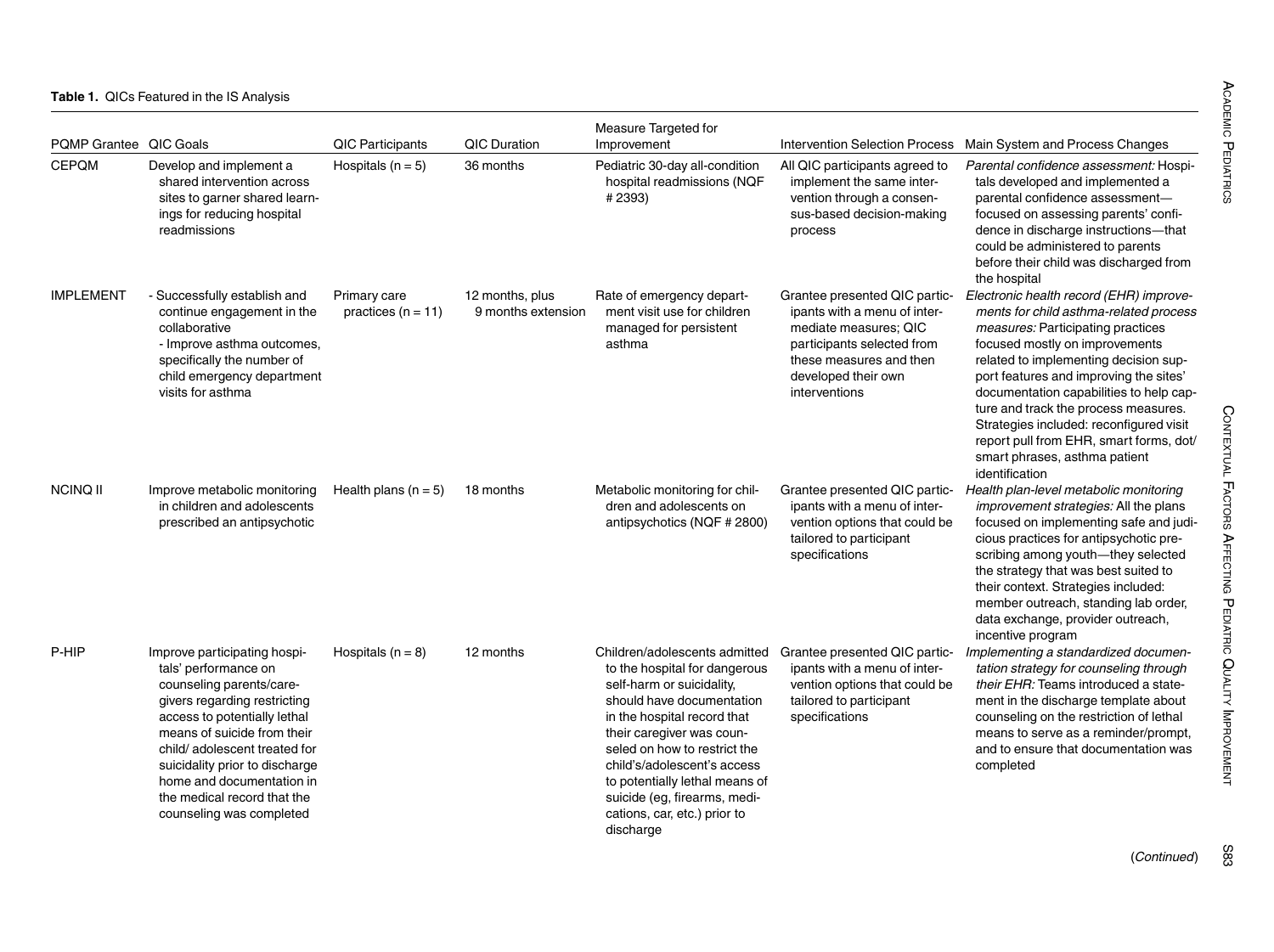$\hat{z}$ 

|                        |                                                                                                                                                                                                                                                                                                             |                                                 |              | Measure Targeted for                                       |                                                                                                            |                                                                                                                                                                                                                                                               |
|------------------------|-------------------------------------------------------------------------------------------------------------------------------------------------------------------------------------------------------------------------------------------------------------------------------------------------------------|-------------------------------------------------|--------------|------------------------------------------------------------|------------------------------------------------------------------------------------------------------------|---------------------------------------------------------------------------------------------------------------------------------------------------------------------------------------------------------------------------------------------------------------|
| PQMP Grantee QIC Goals |                                                                                                                                                                                                                                                                                                             | <b>QIC Participants</b>                         | QIC Duration | Improvement                                                |                                                                                                            | Intervention Selection Process Main System and Process Changes                                                                                                                                                                                                |
| Q-METRIC               | - Improve care for children with State $(n = 1)$<br>- Successfully identify target<br>sickle cell disease and spe-<br>- Continued engagement in<br>appropriate antibiotic pro-<br>phylaxis for children with<br>cifically improve rates of<br>patient population<br>sickle cell anemia<br>the collaborative | Health plans ( $n = 3$ )<br>Clinics ( $n = 2$ ) | 12 months    | laxis for children with sickle<br>cell anemia (NQF # 3166) | vention options that could be<br>ipants with a menu of inter-<br>tailored to participant<br>specifications | fying children with sickle cell anemia in<br>Appropriate antibiotic prophy- Grantee presented QIC partic- Developing patient registries/databases<br>Sites developed approaches to identi-<br>for children with sickle cell anemia:<br>their clinics or plans |
|                        | OIC indicates quality improvement collaborative: IS, implementation science: and POMP Pediatric Quality Measure Program                                                                                                                                                                                     |                                                 |              |                                                            |                                                                                                            |                                                                                                                                                                                                                                                               |

QIC indicates quality improvement collaborative; IS, implementation science; and PQMP, Pediatric Quality Measure Program.

ACADEMIC PEDIATRICS

All 5 worksheets were collected from grantees and independently coded by 2 research team members (M.J. and M.K.). The research team performed deductive content analysis of free text data from the worksheets using the TICD as a template. Specifically, contextual factors were coded using TICD domains, subdomains, and individual factors as a priori codes, noting whether factors were barriers and/or facilitators. Coding results were reviewed and compared. Any coding discrepancies were discussed and resolved through consensus (E.C., M.J., and M.K.). Factors that were indicated by grantees as "most influential," that is, those that had the most impact on implementation efforts, among their QIC participants were noted. Domains with the highest proportion of factors identified as relevant or "most influential" across grantee QIC participants were considered most salient and are referred to as such in the results. The team identified quotations from the worksheet responses to illustrate key themes or observations, particularly among the most salient domains.

This work was a component of a learning collaborative effort associated with the grantees' cooperative agreement awards, interviewees were only grantees and asked only about topics associated with the specific QICs established under their cooperative agreement awards. Interviewees were fully informed of how the information would be used and no sensitive information was collected.

# **RESULTS**

We interviewed a total of 15 participants (2 −4 per grantee team). All grantee teams included the principal investigator. Additional participants included one or more of the following depending on the grantee team: project manager, implementation lead, QI lead, and/or lead learning collaborative facilitator. In some cases, the same person served multiple roles. These interviewees were also responsible for completing the structured worksheets.

There were contextual factors within each of the TICD domains that were identified as important barriers and facilitators of successful implementation of system and process changes across the 5 QICs as shown in the data collected from the grantees' worksheets ([Table 2](#page-4-0)).

# MOST SALIENT DOMAINS

The "incentives and resources," "professional interactions," and "capacity for organizational change" domains were identified as most salient across the QICs. Importantly, contextual factors within these domains were identified as important despite the heterogeneity in the level of the health care system where changes were made, the types of system and process changes implemented, and the complexity of the clinical areas of focus.

# **INCENTIVES AND RESOURCES**

Contextual factors within this domain were identified as important barriers and facilitators of successful implementation of system and process changes universally by grantees in their worksheet responses. Not only was this

COPE ET AL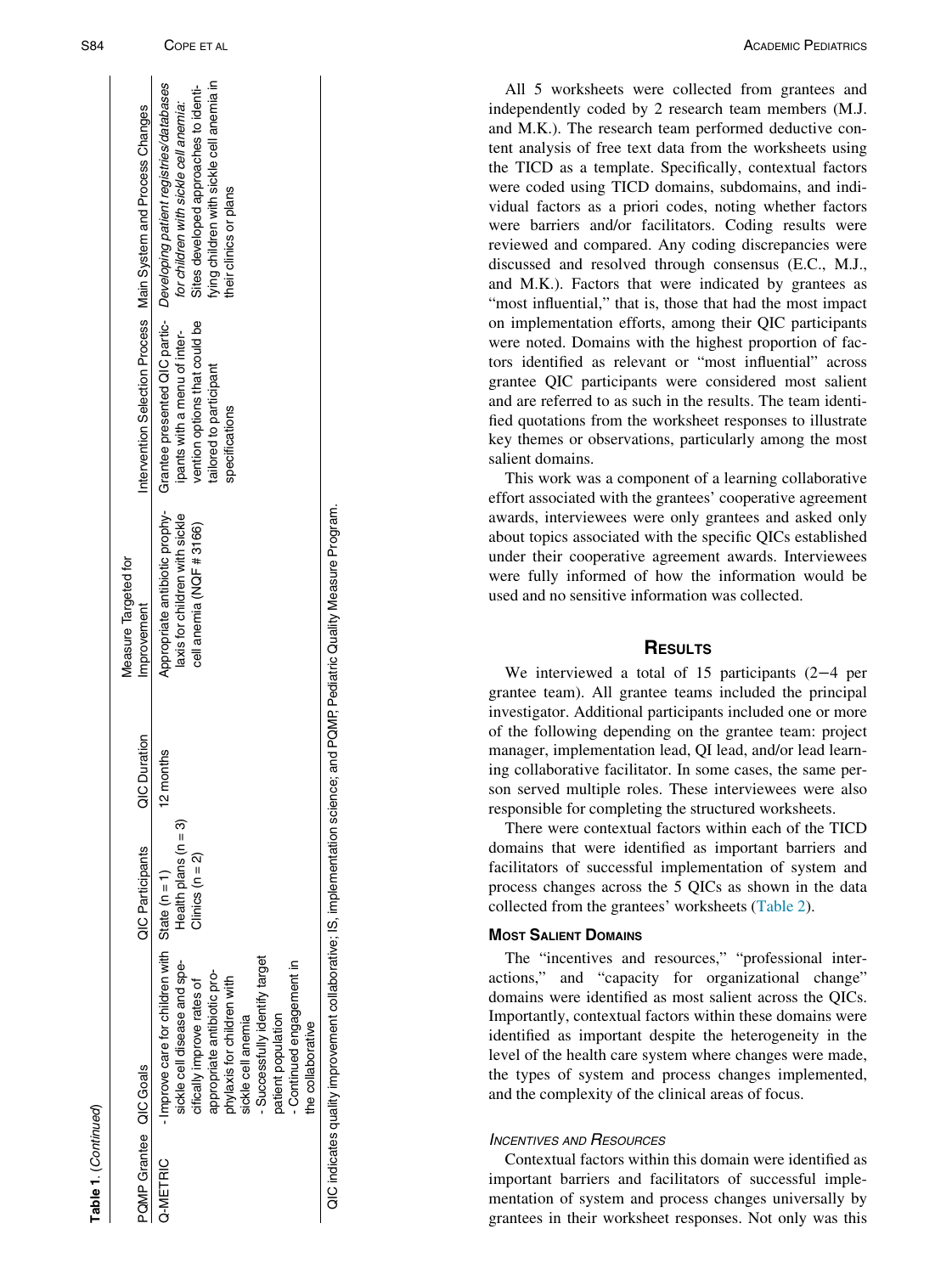<span id="page-4-0"></span>Table 2. Factors Identified by Grantees

| Factor                                    | <b>Definition</b> <sup>§</sup>                                                                                                               | <b>CEPQM</b> | <b>IMPLEMENT</b> | <b>NCINQ II</b> | <b>P-HIP</b> | Q-METRIC |
|-------------------------------------------|----------------------------------------------------------------------------------------------------------------------------------------------|--------------|------------------|-----------------|--------------|----------|
| 1. Guideline factors                      |                                                                                                                                              |              |                  |                 |              |          |
| A. Quality measure                        |                                                                                                                                              |              |                  |                 |              |          |
| Quality of evidence supporting the        | How confident we are in the evidence base, reliability, and validity of the quality measure                                                  |              |                  |                 |              |          |
| measure                                   |                                                                                                                                              |              |                  |                 |              |          |
| Strength of the quality measure           | How confident we are that the desirable effects of improving the quality measure outweigh<br>the undesirable effects                         |              | $\ddagger$       |                 |              |          |
| Clarity                                   | The clearness of the target population, the settings in which the quality measure is to be<br>used, and the recommended change strategy      |              |                  |                 |              |          |
| Cultural appropriateness                  | The extent to which the quality measure is suitable in the social context where it is being<br>implemented                                   |              |                  |                 |              |          |
| Accessibility of the quality measure      | How accessible the specifications are                                                                                                        |              |                  |                 |              |          |
| Source of the quality measure             | The organization(s) and people that developed the quality measure                                                                            |              |                  |                 |              |          |
| Consistency with other practices          | The extent to which the quality measure and associated change strategy are consistent                                                        |              |                  |                 |              |          |
|                                           | with other guidelines with which the targeted health care professionals might be familiar                                                    |              |                  |                 |              |          |
| B. Recommended intervention               |                                                                                                                                              |              |                  |                 |              |          |
| Feasibility                               | The extent to which implementing the quality measure and recommended change strat-<br>egy is practical                                       |              |                  |                 |              |          |
| Accessibility of the intervention         | The extent to which the quality measure and recommended change strategy is accessible                                                        |              |                  |                 |              |          |
| C. Recommended behavior                   |                                                                                                                                              |              |                  |                 |              |          |
| Compatibility                             | The extent to which the recommended behaviors associated with the change strategy fits<br>with current practices                             |              |                  |                 |              |          |
| Effort                                    | The amount of effort required to change or adhere                                                                                            |              |                  |                 |              |          |
| Trialability                              | The ability to try out the recommended behaviors associated with the change strategy                                                         |              |                  |                 |              |          |
| Observability                             | The degree to which benefits of the change strategy are visible                                                                              |              |                  |                 |              |          |
| 2. Individual health professional factors |                                                                                                                                              |              |                  |                 |              |          |
| A. Knowledge and skills                   |                                                                                                                                              |              |                  |                 |              |          |
| Domain knowledge                          | The extent to which the targeted health care professionals have pre-existing knowledge or<br>expertise about the targeted condition/practice |              |                  |                 |              |          |
| Awareness and familiarity with the        | The extent to which the targeted health care professionals are aware of and familiar with                                                    |              |                  |                 |              |          |
| quality measure                           | the change strategy                                                                                                                          |              |                  |                 |              |          |
| Knowledge about own practice              | The extent to which the targeted health care professionals are aware of their own practice<br>in relationship to the change strategy         |              |                  |                 |              |          |
| Skills needed to adhere                   | The extent to which the targeted health professionals have skills that they need to adhere                                                   |              |                  |                 |              |          |
| <b>B.</b> Cognitions                      |                                                                                                                                              |              |                  |                 |              |          |
| Agreement with the quality measure        | The extent to which the targeted health care professionals agree with the quality measure<br>and associated change strategies                |              |                  |                 |              |          |
| Attitudes toward interventions in         | The perceptions that the targeted health care professionals have regarding improvement                                                       |              |                  |                 |              |          |
| general                                   | change strategies in general                                                                                                                 |              |                  |                 |              |          |
| Expected outcome                          | The extent to which the targeted health care professionals believe that adherence with the<br>change strategy will lead to desired outcomes  |              |                  |                 |              |          |
| Intention and motivation                  | The extent to which the targeted health care professionals intend to adhere and are moti-<br>vated to do so                                  |              |                  |                 |              |          |

(Continued)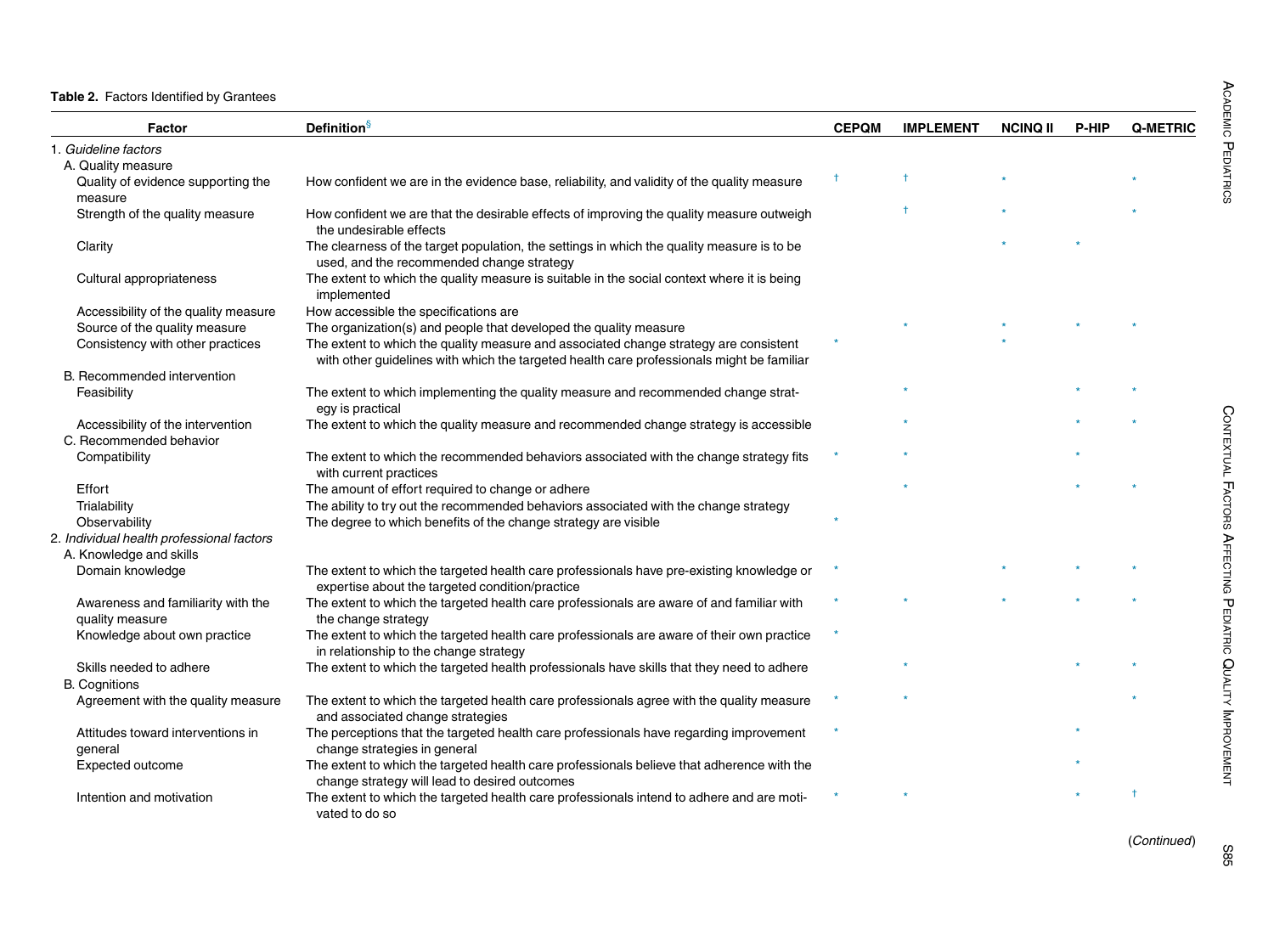| Table 2. (Continued) |  |
|----------------------|--|
|----------------------|--|

| Factor                                          | <b>Definition</b>                                                                                                                                                                                                                                                                                                                         | <b>CEPQM</b> | <b>IMPLEMENT</b> | <b>NCINQ II</b> | P-HIP | <b>Q-METRIC</b> |
|-------------------------------------------------|-------------------------------------------------------------------------------------------------------------------------------------------------------------------------------------------------------------------------------------------------------------------------------------------------------------------------------------------|--------------|------------------|-----------------|-------|-----------------|
| Self-efficacy                                   | The targeted health care professionals' self-perceived competence or confidence in their<br>abilities                                                                                                                                                                                                                                     |              |                  |                 |       |                 |
| Learning style                                  | The preferred ways in which the targeted health care professionals learn                                                                                                                                                                                                                                                                  |              |                  |                 |       |                 |
| Emotions                                        | The extent to which emotions affect adherence                                                                                                                                                                                                                                                                                             |              |                  |                 |       |                 |
| C. Professional behavior                        |                                                                                                                                                                                                                                                                                                                                           |              |                  |                 |       |                 |
| Nature of the behavior                          | Characteristics of the behavior, including: frequency of performance for a patient, fre-<br>quency of performance for a population of patients, the degree of habit or automaticity,<br>whether it is within a sequence of other behaviors that have to be performed, and<br>whether it is performed by one person or by different people |              |                  |                 |       |                 |
| Capacity to plan change                         | The extent to which the targeted health care professionals have the capacity to plan nec-<br>essary changes in order to adhere                                                                                                                                                                                                            |              |                  |                 |       |                 |
| Self-monitoring or feedback                     | The extent to which the targeted health care professionals have the capacity for self-mon-<br>itoring or feedback to reinforce adherence with the change strategy                                                                                                                                                                         |              |                  |                 |       |                 |
| 3. Patient and family factors                   |                                                                                                                                                                                                                                                                                                                                           |              |                  |                 |       |                 |
| Patient and family needs                        | Real or perceived needs and demands of the patient/family                                                                                                                                                                                                                                                                                 |              |                  |                 |       |                 |
| Patient and family beliefs and<br>knowledge     | Patients'/families' beliefs or knowledge or ability to learn, or the targeted health care pro-<br>fessionals' ability or perceived ability to inform or teach patients/families necessary<br>knowledge and skills                                                                                                                         |              |                  |                 |       |                 |
| Patient and family preferences                  | Patients'/families' values in relationship to professional values or those in the change<br>strategy                                                                                                                                                                                                                                      |              |                  |                 |       |                 |
| Patient and family motivation                   | The targeted health care professionals' ability or perceived ability to motivate patients/<br>families to adhere                                                                                                                                                                                                                          |              |                  |                 |       |                 |
| Patient and family behavior                     | Patient/family behaviors that motivate or demotivate adherence with the change strategy                                                                                                                                                                                                                                                   |              |                  |                 |       |                 |
| 4. Professional interactions $^\ddag$           |                                                                                                                                                                                                                                                                                                                                           |              |                  |                 |       |                 |
| Communication and influence                     | The extent to which the targeted health care professionals' adherence is influenced by<br>professional opinions and communication                                                                                                                                                                                                         |              |                  |                 |       |                 |
| Team processes                                  | The extent to which professional teams or groups have the skills needed to adhere and<br>interact in ways that facilitate or hinder adherence                                                                                                                                                                                             |              |                  |                 |       |                 |
| Referral processes                              | Processes for transferring patients and communication between different levels of care,<br>between health and social services, and between the targeted health care professionals<br>and targeted patients                                                                                                                                |              |                  |                 |       |                 |
| 5. Incentives and resources $^\ddag$            |                                                                                                                                                                                                                                                                                                                                           |              |                  |                 |       |                 |
| Availability of necessary resources             | The extent to which the resources that are needed to adhere are available                                                                                                                                                                                                                                                                 |              |                  |                 |       |                 |
| Financial incentives and<br>disincentives       | The extent to which patients/families, individual health professionals and organizations<br>have financial incentives or disincentives to adhere                                                                                                                                                                                          |              |                  |                 |       |                 |
| Nonfinancial incentives and<br>disincentives    | The extent to which patients/families, individual health professionals and organizations<br>have nonfinancial incentives or disincentives to adhere                                                                                                                                                                                       |              |                  |                 |       |                 |
| Information system                              | The extent to which the information system facilitates or hinders adherence                                                                                                                                                                                                                                                               |              |                  |                 |       |                 |
| Quality assurance and patient safety<br>systems | The extent to which existing quality assurance or patient safety systems facilitate or hin-<br>der adherence                                                                                                                                                                                                                              |              |                  |                 |       |                 |
| Continuina education system                     | The extent to which the continuing education system facilitates or hinders adherence                                                                                                                                                                                                                                                      |              |                  |                 |       |                 |

Continuing education system The extent to which the continuing education system facilitates or hinders adherence  $*$ <br>Assistance for clinicians The extent to which clinicians have the assistance they need to adhere  $*$ 

The extent to which clinicians have the assistance they need to adhere

(Continued)

**PEDIATRICS** 

S86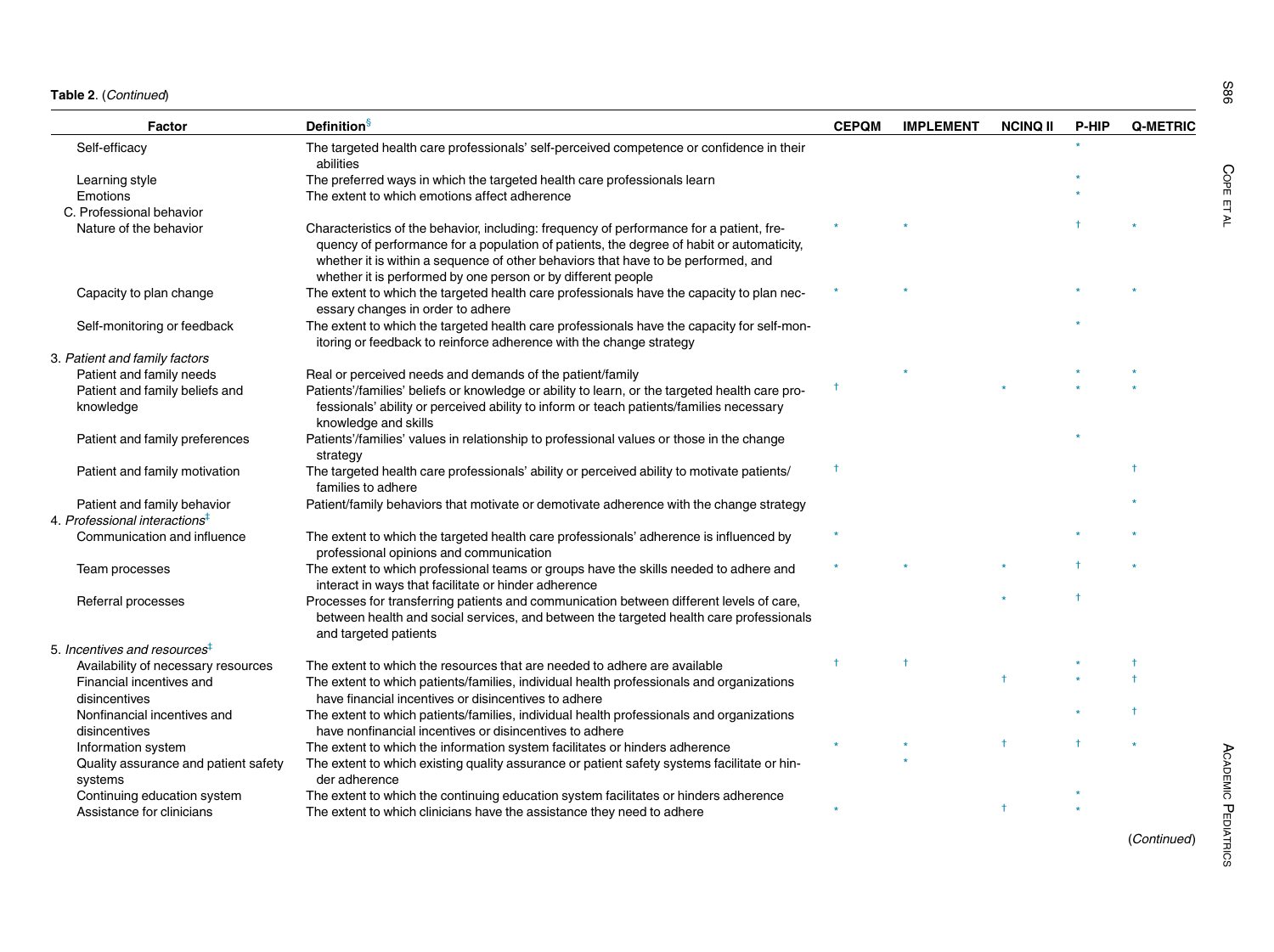<span id="page-6-2"></span><span id="page-6-1"></span><span id="page-6-0"></span>

| Factor                                             | <b>Definition</b> <sup>§</sup>                                                                                                                                                      | <b>CEPQM</b> | <b>IMPLEMENT</b> | <b>NCINQ II</b> | <b>P-HIP</b> | Q-METRIC |
|----------------------------------------------------|-------------------------------------------------------------------------------------------------------------------------------------------------------------------------------------|--------------|------------------|-----------------|--------------|----------|
| 6. Capacity for organizational change <sup>t</sup> |                                                                                                                                                                                     |              |                  |                 |              |          |
| Mandate, authority, accountability                 | The mandate, authority, and mechanisms of accountability for making necessary changes                                                                                               | $\star$      |                  |                 |              |          |
| Capable leadership                                 | The extent to which clinical leaders or managers are capable of making necessary<br>changes                                                                                         |              |                  |                 |              |          |
| Relative strength of supporters and<br>opponents   | The extent of support and/or opposition to necessary changes                                                                                                                        |              |                  |                 |              |          |
| Regulations, rules, policies                       | The extent to which organizational regulations, rules, or policies facilitate or hinder neces-<br>sary changes                                                                      |              |                  |                 |              |          |
| Priority of necessary change                       | The relative priority given to making necessary changes                                                                                                                             |              |                  |                 |              |          |
| Monitoring and feedback                            | The extent to which monitoring and feedback are needed at the organizational level and<br>available to sustain necessary changes (including evaluations of improvement<br>programs) |              |                  |                 |              |          |
| Assistance for organizational                      | The extent to which external support is needed and available for necessary changes                                                                                                  |              |                  |                 |              |          |
| changes                                            |                                                                                                                                                                                     |              |                  |                 |              |          |
| 7. Social, political, and legal factors            |                                                                                                                                                                                     |              |                  |                 |              |          |
| Economic constraints on the health<br>care budget  | Limits on the total health care budget or its growth                                                                                                                                |              |                  |                 |              |          |
| Contracts                                          | The extent to which contracts may affect implementation of necessary changes                                                                                                        |              |                  |                 |              |          |
| Legislation                                        | The extent to which legislation may affect implementation of necessary changes                                                                                                      |              |                  |                 |              |          |
| Payer or funder policies                           | The extent to which payer or funder policies may affect implementation of necessary<br>changes                                                                                      |              |                  |                 |              |          |
| Malpractice liability                              | The extent to which malpractice liability may affect implementation of necessary changes                                                                                            |              |                  |                 |              |          |
| Influential people                                 | The extent to which influential people may affect implementation of necessary changes                                                                                               |              |                  |                 |              |          |
| Corruption                                         | The extent to which corruption may affect implementation of necessary changes                                                                                                       |              |                  |                 |              |          |
| Political stability                                | The extent to which political stability may affect implementation of necessary changes                                                                                              |              |                  |                 |              |          |

\*Indicates factor was identified by grantee as being relevant as <sup>a</sup> barrier or facilitator for one or more of their quality improvement collaborative participants.

†Indicates factor was identified by grantee as being among the "most influential" factors for one or more of their quality improvement collaborative participants.

‡Indicates domain was identified as most salient during the analysis. Domains with the highest proportion of factors identified as relevant or "most influential" across grantees were considered most salient.

§Definitions were adapted using the supplementary Tailored Implementation for Chronic Diseases materials published by Flottorp et al<sup>[8](#page-10-2)</sup>.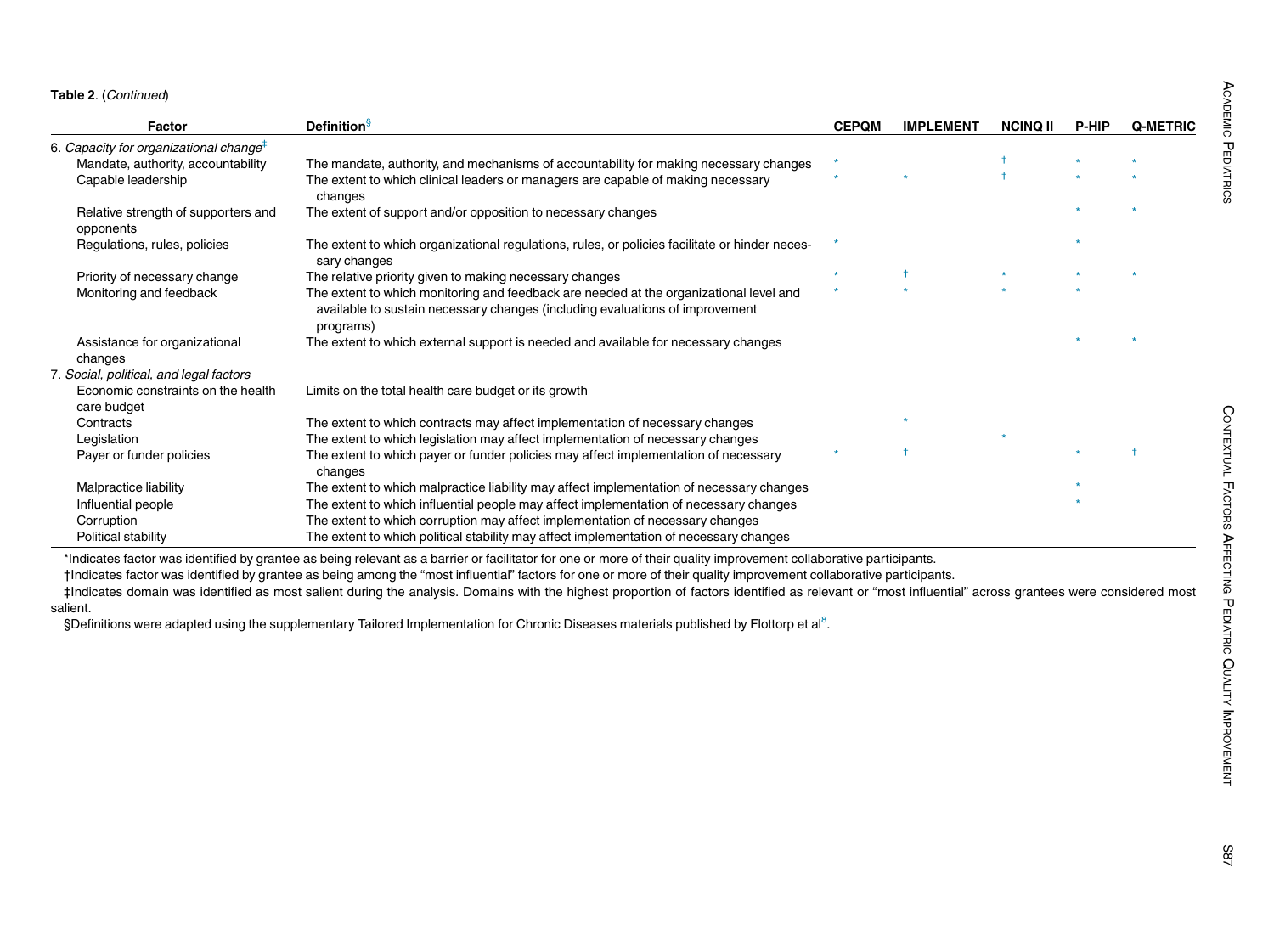domain commonly discussed by grantees in free text responses, but several factors under this domain were also designated as "most influential." The 2 factors most commonly identified as having an impact on QIC implementation efforts were: the availability of necessary resources and information systems. Availability of necessary resources was reported as both a barrier and facilitator. For example, in the CEPQM QIC, as related to their strategy for developing and implementing a parental confidence discharge assessment, the grantee commented that "ultimately, resources—staff, QI expertise, and IRB expertise—ended up being critically important for getting this intervention off the ground. Even if there is leadership buy-in, without the additional resources, hospitals were unable to participate." Another grantee, Q-METRIC, reported that, within their QIC, without adequate resources—financial and staffing—it was challenging to make short-term progress and even more difficult to sustain long-term improvements in appropriate antibiotic prophylaxis for children with sickle cell anemia. This grantee noted that a lack of extrinsic incentives exacerbated the issue of resource availability, commenting "Without incentives or an extrinsic requirement to report, it is unlikely that adequate organizational resourcing and support will be made available to improve performance rates." The grantee supporting the NCINQ QIC had a similar observation, noting, "One of the most impactful factors in implementing the measures and strategies [for improving metabolic monitoring] was the existence of state mandate and existing infrastructure/mechanism for reporting ... this created an incentive for providers and health plans to focus resources on this small, but highly vulnerable population...." Information systems were also noted as a key factor. In nearly all cases, information systems were facilitators to implementation efforts, particularly in cases where the information systems were able to be provided centrally by the QIC. For example, both the CEPQM and NCINQ QICs used their existing information systems to run performance reports to monitor their QIC participants' progress. Others, like the P-HIP and IMPLE-MENT QICs leveraged and built out their information systems as part of the QIC activities to support the sustainability of improvement efforts.

## PROFESSIONAL INTERACTIONS

Within this domain, the most commonly cited factor was *team processes*, which is the extent to which professional teams have the skills needed to facilitate or impede implementation. Although the clinical focus of each QIC varied ([Table 1\)](#page-2-0), all of the QICs were focused on making system and process changes that involved members of different departments and/or disciplines. Within the P-HIP QIC which focused on caring for children and adolescents admitted to the hospital for dangerous self-harm or suicidality, the grantee noted: "Setting expectations and clearly defining roles for conducting and documenting the counseling was essential given the many staff and departments involved.... Teams accomplished this in a variety of ways: having a dedicated role staffed 24/7 that was

responsible for the counseling; ...required training program for new residents who were responsible for educating parents/caregivers; and creating accountability for doing both the counseling and the documentation." Another grantee, highlighted an innovative approach that one health plan participating in the NCINQ QIC undertook to ensure a team-based approach for metabolic monitoring for children and adolescents on antipsychotics: "having a pharmacist on their QI team, which the other health plans had not done, but learned was a valuable approach through the QIC and explored incorporating it in their own QI work." The pharmacist had developed a corporate-wide strategy to encourage safer monitoring that involved, "standing lab orders ... and pharmacy soft edits (to encourage discussion of alternate treatment options)."

## CAPACITY FOR ORGANIZATIONAL CHANGE

Contextual factors within this domain were the most commonly identified barriers and facilitators of successful implementation of system and process changes, specifically capable leadership; priorities of necessary change; mandate, authority, accountability; and monitoring and feedback. Referencing the importance of capable leadership, grantees identified this factor as both a facilitator and a barrier. Grantees stated that having engaged and "bought-in" leaders improved resource allocation and focus on the QIC efforts. This was noted specifically by the grantee team supporting the NCINQ QIC. On the other hand, grantees reported that those participants with less involved leaders suffered from fewer resources, and at one of the participating sites, the project risked being deprioritized (IMPLEMENT). Grantees also noted that priorities of necessary change, impacted their QICs' success. The IMPLEMENT QIC, which focused on EHR improvements for child asthma-related processes, reported that this factor was both a facilitator and a barrier. They shared that participants' "ability to modify or customize an EHR requires time and resources... Unless the particular measure is a priority for an organization, changes to the EHR may require a practice to 'wait their turn in line'." Similarly, other grantees reported that QIC participants struggled with competing priorities drawing resources and support away from their QI work as part of the QIC. On the other hand, within the P-HIP QIC, priorities of necessary change was identified as a facilitator. The grantee speculated that the pressure the QIC participants felt to reduce rates of suicide among children led to this QI work being prioritized by participating organizations.

## OTHER IMPORTANT DOMAINS

While the other domains of the TICD were less consistently reported as relevant among grantees, there were individual contextual factors within these domains that appeared to be critical barriers and facilitators of successful implementation of system and process changes in both the qualitative and quantitative ([Table 2](#page-4-0)) data provided by grantees, though findings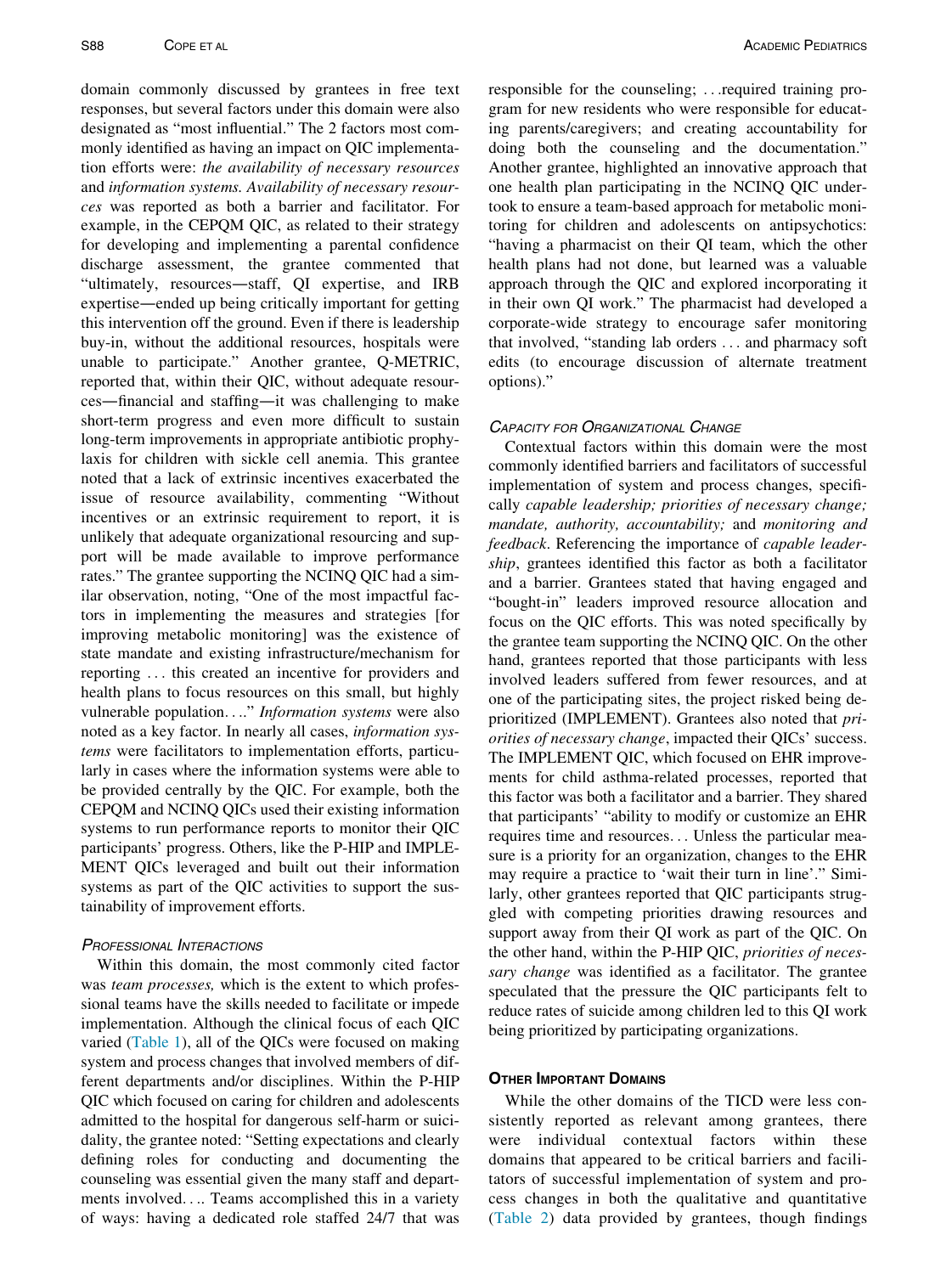were more heterogeneous. The importance of these factors appeared to be dependent on the specific context of the QIC, and there were few cross-QIC patterns based broadly on clinical topic (eg, behavioral health) or QIC participant composition (eg, health system level).

Social, political, and legal factors were the least referenced domain; however, 2 grantees reported that payer or funder policies was among their "most influential" factors impacting their QICs. The fact that the IMPLEMENT QIC was supported as part of the AHRQ PQMP program made the collaborative stand-out among other QI project options, facilitating recruitment of primary care practice participants: "...this group came together because of the unique opportunity to test the usability of a new pediatric quality measure." Conversely, the Q-METRIC QIC attributed some of their limited measure uptake to a lack of funder policies, "it is very difficult to convince systems or plans to invest resources when other required priorities exist."

Within the domain of Guideline Factors, the most commonly cited factors were quality of evidence supporting the measure and source of the quality measure. While the domain overall was not identified as one of the most influential among grantees, the specific factor of quality of evidence supporting the measure was identified among the "most influential" factors impacting implementing success. This is not surprising given that a core criterion of a PQMP measure is having a robust evidence base.

Among the most commonly cited factors related to Individual Health Professional Factors were domain knowledge, awareness and familiarity with the quality measure, and intention and motivation. Nearly all grantees noted that dedicated and motivated health professionals who were already familiar with the quality measure were well-positioned to facilitate implementation within their QIC participating sites. Nature of the behavior and capacity to plan change were also highlighted as key factors, with one grantee in particular noting that their QIC's strategy to "hardwire changes" into their team processes served as a facilitator for easier adoption.

Finally, the most commonly cited factor within the domain of patient factors was patient and family beliefs and knowledge. This factor was reported to be important particularly among QICs where system and process changes required engagement directly with patients and families, and principally when timing was an important part of the process. For example, participants in the CEPQM QIC administered their parental discharge readiness assessment near the time of discharge, when parents may have been reluctant to acknowledge their lack of confidence in the discharge instructions to expedite taking their child home. In another case, the grantee found that the counseling strategy implemented by participants in the P-HIP QIC worked best within the first 3 days of admission, allowing parents time to adjust to the circumstances.

# **DISCUSSION**

Our study sought to identify common influential contextual factors across a set of 5, highly heterogeneous pediatric QI initiatives. These QI initiatives differed in terms of type of participants, clinical topics, measures of focus, and specific system and process changes being implemented. While each initiative supported participants' QI efforts using a QIC model, the differing approaches used by these QIC's to support improvement varied and added to the heterogeneity. Within QICs, participants were generally given the freedom to identify system and process changes that would be best suited for their own setting—meaning specific system and process changes varied within as well as across QICs. In addition, the timeframe allowed for QIC activity varied across these initiatives with some QIC's occurring over 12 months and others over 36 months. While this amount of heterogeneity generates substantial complexity in the evaluation, it allowed us to identify a number of key contextual factors that are common barriers and facilitators of pediatric quality initiatives across the board, regardless of QI approach or clinical focus.

The key contextual factors across domains that seemed to transcend the heterogeneity across QICs and were consistently highlighted as important barriers and facilitators included team processes, availability of necessary resources, information systems, capable leadership and priorities of necessary change. The need for organizational systems and infrastructure to support improvement was consistently identified in the QI initiatives, a finding that is aligned with the broader literature demonstrating the critical role of organizational, systemic, and cultural factors affecting implementation.<sup>[5](#page-9-3)[,9](#page-10-3)</sup> Additionally, these findings reinforce the central need for available resources to enable successful implementation, consistent with other studies.[10](#page-10-4)−<sup>13</sup>

Not surprisingly, because QI, at its core, is data-driven, having a data infrastructure to monitor changes in processes and outcomes of care related to the target quality metric was identified as important in all QICs. By creating a centralized and automated structure, information systems provide a powerful tool for organizations to support staff in carrying out their QI initiatives. As noted by Karltun et al, a consistent information and knowledge management infrastructure is crucial for clinical QI as it creates reinforcing enabling conditions, even across diverse health care settings. $^{14}$  $^{14}$  $^{14}$  Given its relevance across all QICs, information systems clearly represent a key factor for similar QI initiatives to consider—and leverage—as a way to systematically support implementation.

Observations from our evaluation also provide insights not only into the important role that extrinsic incentives, such as state mandates or required reporting of quality measures, play in procuring resources, but also into how external sponsors (like QICs or state agencies) can provide infrastructure for data collection and reporting of pediatric quality measures. In addition, reflections on the role of payer or funder policies by some grantees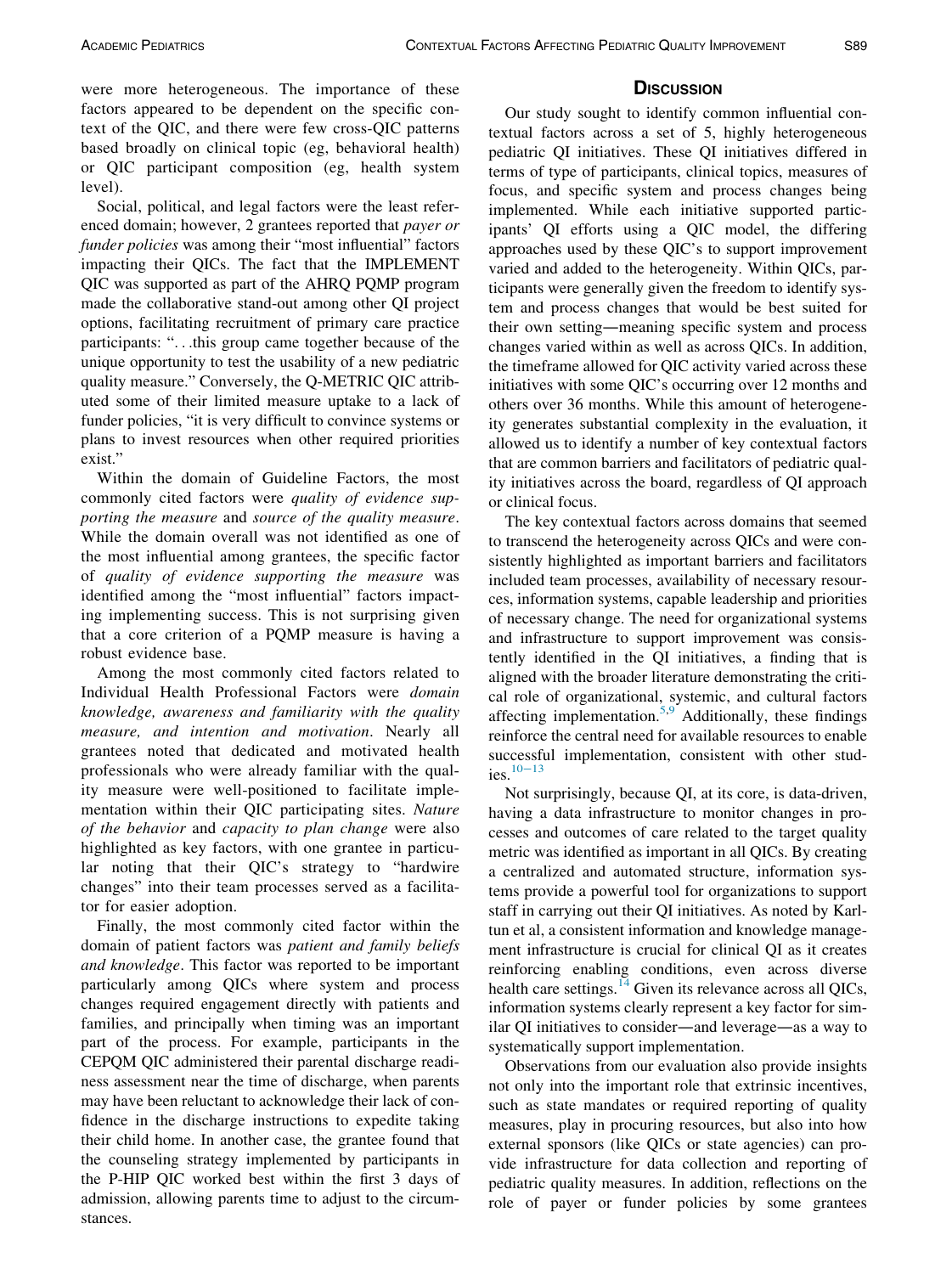underscore the role that entities within the sociopolitical environment play in either facilitating or hindering successful improvement. Particularly important for pediatric QI is the observation that measures in the CMS Child Core Set or those that are aligned with QI focused incentive programs received greater attention by QIC participant leadership.

Ensuring the local context is set up to support QI efforts targeting pediatric quality measures is critical and, ideally, should be addressed before beginning the QI initiative. Based on our analysis, it is clear that resources—human, infrastructure, financial—are needed to support effective pediatric focused QI activities. However, securing, and having dedicated resources can be challenging. There is an opportunity for Federal and state level governments to play a more substantial role in providing resources, whether through the creation of grants to support more pediatric QI work (eg, PQMP-like opportunities), by advancing value-based payment opportunities through Medicaid and CHIP that incentivize engagement in pediatric QI work, or through supporting registries that link varied data sources and can be used to track key quality measures. Lastly, the decision to adequately resource a QI effort is directly linked to whether that initiative was prioritized by the organization, and, in many organizations, pediatric quality is not identified as a top priority. Prioritization of pediatric quality by payers and health systems is an important first step in securing the resources needed for effective pediatric QI work.

<span id="page-9-4"></span>There were some notable limitations to this analysis. First, we collected data from the individuals who managed and led the QICs, so our findings may not represent the full range of experiences from the QIC participants. The retrospective nature of the project may also have led to underreporting of some factors. Also, due to the variation both in how the QICs defined success and in the maturity of the projects, we were not able to adequately assess success as measured by improvement in the pediatric quality measure across the projects, so we focused on those factors that influenced the implementation of system and process changes. Finally, the small sample size and high heterogeneity precludes inferential analysis, such as assessing associations between influential contextual factors and QIC characteristics.

<span id="page-9-3"></span><span id="page-9-2"></span><span id="page-9-1"></span><span id="page-9-0"></span>Despite the difficulties inherent in the retrospective data collection and analysis used in this study, it is important to make sense out of complex implementation projects to facilitate future implementation efforts across disparate sites. This is particularly important in pediatrics. Compared to the adult care setting, pediatrics is characterized by less funding and fewer resources, for a number of reasons including its comparatively smaller and less burdened population, as well as the reality that a higher proportion of children come from low-income families and communities, compared with adults. $15$  As we found, these resource limitations can have real impact on the ability to carry out effective QI. While QI in pediatrics has been an active area for some time,  $16$  this study is the first of its kind to explore commonly salient contextual factors that affect QI functioning across heterogeneous health system actors, clinical foci, measures, and change strategies. Based on our findings, as well as those in other studies, ensuring adequacy of resources at both an individual and collective (QIC) level will be essential to support-ing effective activities in the future.<sup>[7,9,17](#page-10-0)</sup>

#### **CONCLUSIONS**

We found that using a determinant framework is valuable in facilitating comparisons and learning across heterogeneous QI projects. Through the use of semistructured interviews and worksheets based on the TICD framework, we were able to identify key contextual factors influencing the implementation of pediatric quality measures across a diverse range of clinical topics and settings. We found that factors related to the professional interactions, incentives and resources, and capacity for organizational change domains appeared to transcend measure topics and clinical settings as important drivers of implementation efforts.

## **ACKNOWLEDGMENTS**

The authors extend their gratitude to the individuals from the Pediatric Quality Measures Program grantee teams featured in this article; the authors' team is very grateful for their contributions, including technical guidance, support with data collection, and review of this manuscript. The authors also thank Robyn Sagatov, PhD, MHS, RDN from the Agency for Healthcare Quality and Research for her insightful reviews.

Financial statement: This project was conducted under contract to Agency for Healthcare Research and Quality (contract number [HHSA290201400003I](#page-9-4)/[75Q80119F32002\)](#page-9-4).

The content is solely the responsibility of the authors and does not necessarily represent the official views of the Agency for Healthcare Research and Quality.

This article is published as part of a supplement sponsored by the US Department of Health and Human Services, the Centers for Medicare and Medicaid Services, and the Agency for Healthcare Research and Quality.

#### **REFERENCES**

- 1. [Ovretveit J. Understanding the conditions for improvement:](http://refhub.elsevier.com/S1876-2859(21)00435-6/sbref0001) [research to discover which context influences affect improvement](http://refhub.elsevier.com/S1876-2859(21)00435-6/sbref0001) success. BMJ Qual Saf[. 2011;20\(suppl 1\):i18–i23.](http://refhub.elsevier.com/S1876-2859(21)00435-6/sbref0001)
- 2. Kaplan HC, Brady PW, Dritz MC, et al. The influence of context on quality improvement success in health care: a systematic review of the literature. Milbank Q. 2010;88:500–559. [https://doi.org/10.1111/](https://doi.org/10.1111/j.1468-0009.2010.00611.x) [j.1468-0009.2010.00611.x.](https://doi.org/10.1111/j.1468-0009.2010.00611.x)
- 3. McDonald KM. Considering context in quality improvement interventions and implementation: concepts, frameworks, and application. Acad Pediatr. 2013;13(suppl 6):S45–S53. [https://doi.org/](https://doi.org/10.1016/j.acap.2013.04.013) [10.1016/j.acap.2013.04.013](https://doi.org/10.1016/j.acap.2013.04.013).
- 4. Stover AM, Haverman L, van Oers HA, et al. Using an implementation science approach to implement and evaluate patient-reported outcome measures (PROM) initiatives in routine care settings. Qual Life Res. 2020. [https://doi.org/10.1007/s11136-020-02564-9.](https://doi.org/10.1007/s11136-020-02564-9) [e-pub ahead of print].
- 5. Tomoaia-Cotisel A, Scammon DL, Waitzman NJ, et al. Context matters: the experience of 14 research teams in systematically reporting contextual factors important for practice change. Ann Fam Med. 2013;11(suppl 1):S115–S123. [https://doi.org/10.1370/afm.1549.](https://doi.org/10.1370/afm.1549)
- 6. Lee RM, Ramanadhan S, Kruse GR, et al. A mixed methods approach to evaluate partnerships and implementation of the Massachusetts Prevention and Wellness Trust Fund. Front Public Health.